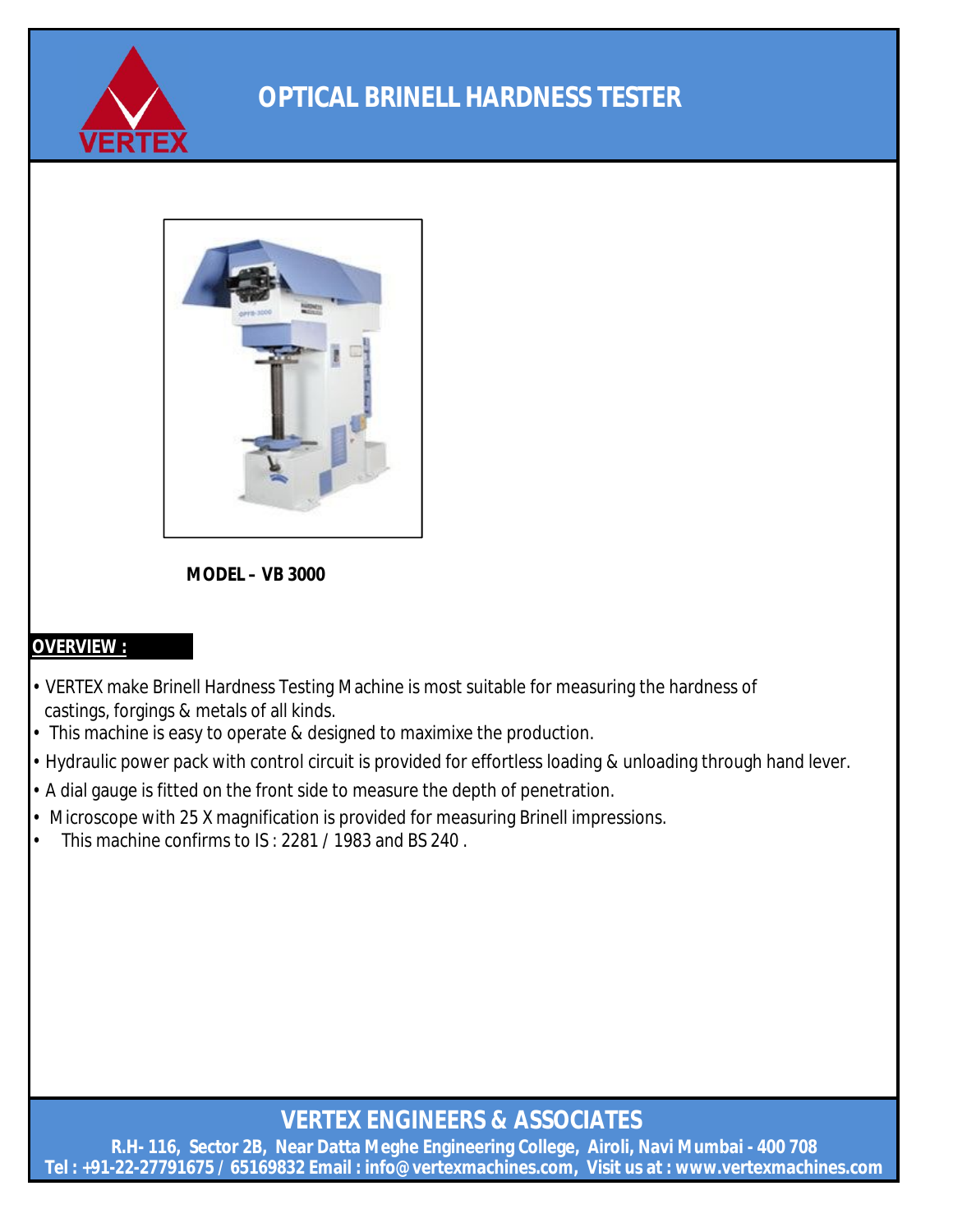

# **OPTICAL BRINELL HARDNESS TESTER**



**MODEL – VB 3000 (O)**

### **OVERVIEW :**

- VERTEX make optical Brinell Hardness Testing machine is a production testing Machine.
- Operation of the machine is similar to the VB 3000.
- Swiveling mechanism of the ball indentor, Built-in optical features of this machine. systems with 14 x magnification & projection screen with micrometer of least count 0.01 mm are the additional
- This helps the operator to measure the impression directly on the screen without moving the job.
- This machine confirms to IS : 2281 / 1983 and BS 240.

### **OVERVIEW :**

#### **Model VB-3000 (M)**

- This machine is simple in design, loading & unloading is through a manually operated hand lever.
- It is suitable for testing wide range of materials, flat, round or irregular shape.
- Microscope with 25 X magnification is provided for measuring of Brinell impressions.
- This machine confirms to IS : 2281 1983 & BS 240.

## **VERTEX ENGINEERS & ASSOCIATES**

**R.H- 116, Sector 2B, Near Datta Meghe Engineering College, Airoli, Navi Mumbai - 400 708 Tel : +91-22-27791675 / 65169832 Email : info@vertexmachines.com, Visit us at : www.vertexmachines.com**